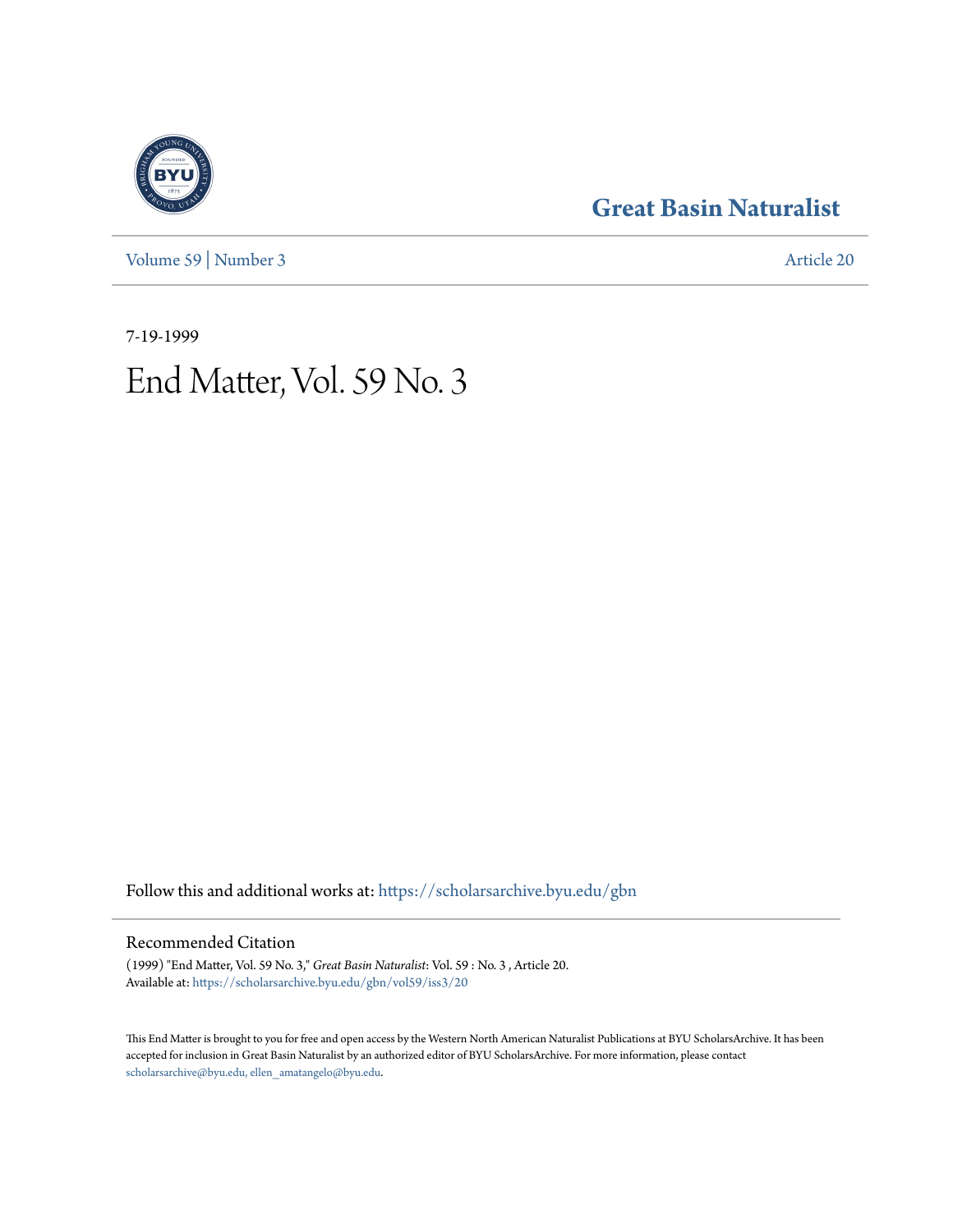#### INFORMATION FOR AUTHORS

The Great Basin Naturalist welcomes previously unpublished manuscripts pertaining to the biologieal natural histon of western North Anieriea. Preference will be given to concise manuscripts of up to  $12,000$  words. Simple species lists are discouraged.

SUBMIT MANUSCRIPTS to Richard W. Baumann. Editor, Great Basin Naturalist, 290 MLBM, PO Box 20200, Brigham Young University, Provo, UT 84602-0200. An accompanying cover letter must include phone number(s) of the author submitting the manuscript, and FAX number and E-mail address when applicable; the letter must also pro vide information describing the extent to which data, text, or illustrations have been used in other papers or books that are published, in press, submitted, or soon to be submitted elsewhere. Authors should adhere to the following guidelines; manuscripts not so prepared may be returned for revision.

MANUSCRIPT PREPARATION. In general, the Great Basin Naturalist follows recommendations in Scientific Style and Format: The CBE Manual for Authors. Editors, and Publishers, 6th edition (Cambridge University Press, 110 Midland Avenue, Port Chester, NY 10573, USA; TOLL-FREE PHONE 1-800-872-7423). We do, however, differ in our treatment of entries in Literature Cited. Authors may consult the most recent issue of the Great **Basin Naturalist for formatting guidelines** 

TYPE AND DOUBLE SPACE all materials, including literature cited, table headings, and figure legends. Avoid hyphenated words at the right-hand margins. Use WordPerfect's italics feature for words to be printed in italies. Use standard bond  $(22\times28$  cm), leaving 2.5-cm margins on all sides.

SUBMIT 3 COPIES of the manuscript (5 copies of fish manuscripts) and the original on a 3.5-inch disk utilizing WordPerfect 5.1 or above. Number all pages and assemble each copy separately: title page, abstract and key words, text, acknowledgments, literature cited, appendices, tables, figure legends, figures.

TITLE PAGE includes an informative title no longer than 15 words, names and addresses of authors, a running head of fewer than 40 letters and spaces, footnotes to indicate change of address and author to whom correspondence should be addressed if other than the first author.

ABSTRACT states the purpose, methods, results, and conclusions of the research. It is followed by 6-12 key words, listed in order of decreasing importance, to be used for indexing.

TEXT has centered main headings printed in all capital letters; second-level headings are centered in upper- and lowercase letters; third-level headings begin paragraphs.

VOUCHER SPECIMENS. Authors are encouraged to designate, properly prepare, label, and deposit high-quality voucher specimens and cultures documenting their research in an established permanent collection, and to cite the repository in publication.

REFERENCES IN THE TEXT are cited by author and date: e.g., Martin (1989) or (Mariin 1989). Multiple citations should be separated by commas and listed in chronological order. Use "et al." after name of first author for citations having more than two authors.

ACKNOWLEDGMENTS, under a centered main heading, include special publication numbers when appropriate.

LITERATURE CITED, also under a centered main heading, lists references alphabetically in the fol lowing formats:

- Mack, CD., and L.D. Flake. 1980. Habitat relation ships of waterfowl broods on South Dakota stock ponds. Journal of Wildlife Management 44:695-700.
- Sousa, WP 1985. Disturbance and patch dynamics on rock\' intertidal shores. Pages 101-124 in S.T.A. Pickett and PS. White, editors. The ecolo gy of natural disturbance and patch dynamics. Academic Press, New York.
- Coulson, R.N., and J.A. Witter. 1984. Forest ento mology: ecology and management. John Wiley and Sons, Inc., New York. 669 pp.

TABLES are double spaced on separate sheets and designed to fit the width of either a single column  $(6.7 \text{ cm})$  or a page  $(14.0 \text{ cm})$ . Use lowercase letters to indicate footnotes.

PHOTOCOPIES OF FIGURES are submitted initially with the manuscript; editors may suggest changes. Lettering on figures should be large enough to withstand reduction to one- or two-column width. Originals must be no larger than  $22\times28$  cm.

NOTES. If the manuscript would be more appropriate as a short commimication or note, follow the above instructions but do not include an abstract.

A CHARGE of \$50 per page is made for articles published; the rate for individual subscribers will be \$35 per page. However, manuscripts with complex tables and/or numerous photographs may be assessed an additional charge. Reprints may be pur chased at the time of publication (an order form is sent with the proofs).

#### FINAL CHECK:

- Cover letter explaining any duplication of information and providing phone number(s), FAX number, and E-mail address
- 3 copies of the manuscript (5 copies of fish papers) and WordPerfect diskette
- Conformity with instructions
- Photocopies of illustrations